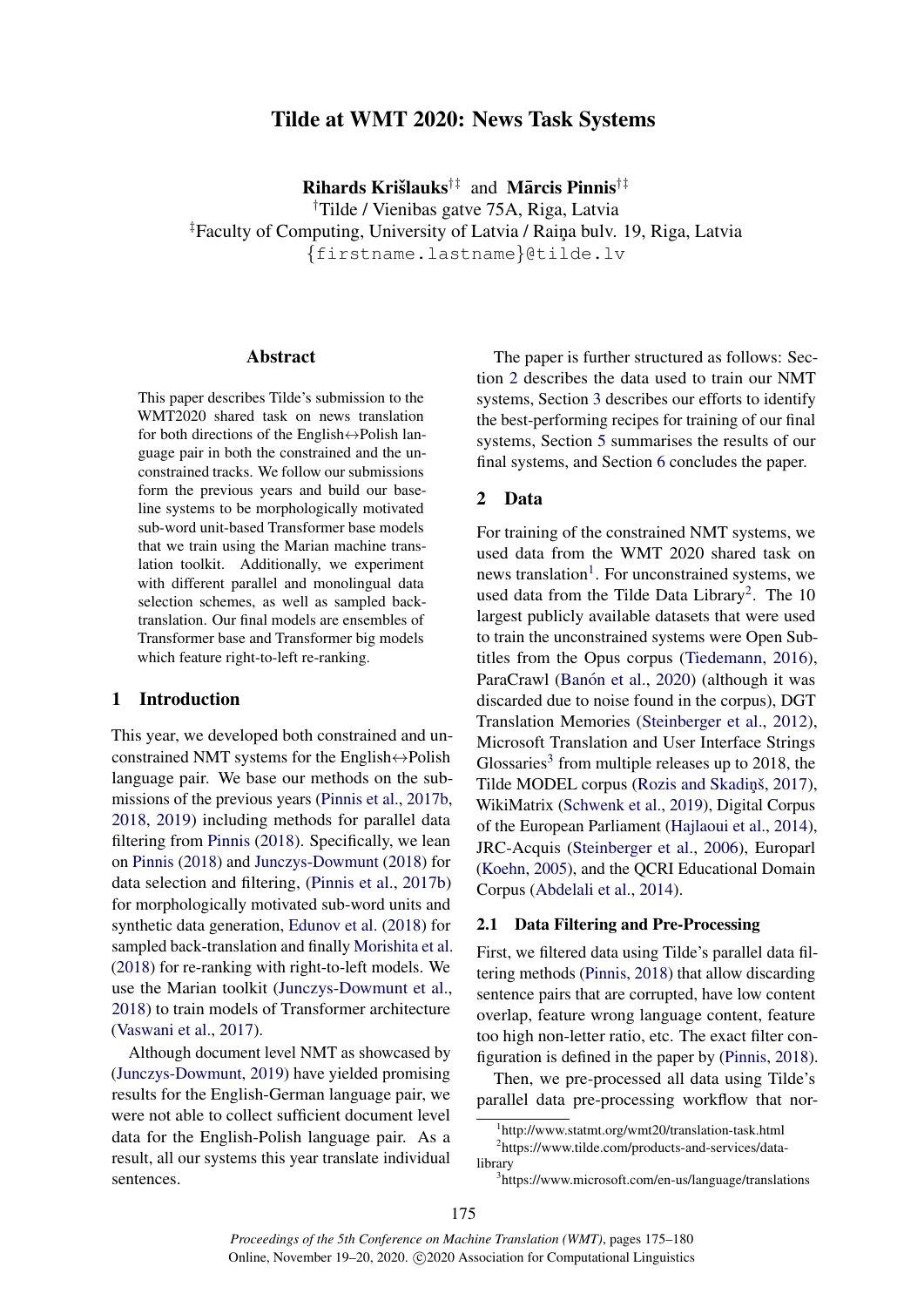<span id="page-1-3"></span>

| Scenario     | Lang.                                      | Raw   | Filtered |                |
|--------------|--------------------------------------------|-------|----------|----------------|
|              | pair                                       |       | Tilde    | $+DCCEF$       |
| (c)          | $En \rightarrow Pl$<br>$Pl \rightarrow En$ | 10.8M | 6.5M     | 4.3M<br>4.3M   |
| (u)          | $En \rightarrow Pl$<br>$Pl \rightarrow En$ | 55.4M | 31.5M    | 23.3M<br>24.1M |
| $(u)$ w/o PC | $En \rightarrow Pl$<br>$Pl \rightarrow En$ | 48.8M | 27.0M    | 21.6M<br>21.3M |

Table 1: Parallel data statistics before and after filtering. (c) - constrained, (u) - unconstrained, "w/o PC" - "without ParaCrawl".

malizes punctuation (quotation marks, apostrophes, decodes HTML entities, etc.), identifies nontranslatable entities and replaces them with placeholders (e.g., e-mail addresses, Web site addresses, XML tags, etc.), tokenises the text using Tilde's regular expression-based tokeniser, and applies truecasing.

In preliminary experiments, we identified also that morphology-driven word splitting [\(Pinnis et al.,](#page-5-13) [2017a\)](#page-5-13) for English $\leftrightarrow$ Polish allowed us to increase translation quality by approximately 1 BLEU point. The finding complies with our findings from previous years [\(Pinnis et al.,](#page-5-1) [2018,](#page-5-1) [2017b\)](#page-5-0). Therefore, we applied morphology-driven word splitting also for this year's experiments.

Then, we trained baseline NMT models (see Section [3.2\)](#page-1-1) and language models, which are necessary for dual conditional cross-entropy filtering (DCCEF) [\(Junczys-Dowmunt,](#page-4-0) [2018\)](#page-4-0) in order to select parallel data that is more similar to the news domain (for usefulness of DCCEF, refer to Section [3.3\)](#page-2-0). For in-domain (i.e., news) and out-ofdomain language model training, we used four monolingual datasets of 3.7M and 10.6M sen-tences<sup>[4](#page-1-2)</sup> for the constrained and unconstrained scenarios respectively. Once the models were trained, We filtered parallel data using DCCEF. The parallel data statistics before and after filtering are given in Table [1.](#page-1-3)

For our final systems, we also generated synthetic data by randomly replacing one to three content words on both source and target sides with unknown token identifiers. This has shown to increase robustness of NMT systems when dealing with rare or unknown phenomena [\(Pinnis et al.,](#page-5-13) [2017a\)](#page-5-13). This process almost doubles the size of the corpora, therefore, this was not done for the datasets that were used for the experiments documented in Section [3.](#page-1-0)

For backtranslation experiments, we used all available monolingual data from the WMT shared task on news translation. In order to make use of the Polish CommonCrawl corpus, we scored sentences using the in-domain language models and selected top-scoring sentences as additional monolingual data for back-translation.

Many of the data processing steps were sped up via parallelization with GNU Parallel [\(Tange,](#page-5-14) [2011\)](#page-5-14).

## <span id="page-1-0"></span>3 Experiments

In this section, we describe the details of the methods used and experiments performed to identify the best-performing recipes for training of Tilde's NMT systems for the WMT 2020 shared task on news translation. All experiments that are described in this section were carried out on the constrained datasets unless specifically indicated that also unconstrained datasets were used.

## <span id="page-1-4"></span>3.1 NMT architecture

All NMT systems that are described further have the Transformer architecture [\(Vaswani et al.,](#page-5-6) [2017\)](#page-5-6). We trained the systems using the Marian toolkit [\(Junczys-Dowmunt et al.,](#page-5-5) [2018\)](#page-5-5). The Transformer *base* model configuration was used throughout the experiments except for the experiments with the *big* model configuration that are described in Section [5.](#page-4-3) We used gradient accumulation over multiple physical batches (the *--optimizer-delay* parameter in Marian) to increase the effective batch size to around 1600 sentences in the *base* model experiments and 1000 sentences in *big* model experiments. The Adam optimizer with a learning rate of 0.0005 and with 1600 warm-up update steps (i.e., the learning rate linearly rises during warm-up; afterwards decays proportionally to the inverse of the square root of the step number) was used. For language model training, a learning rate of 0.0003 was used.

## <span id="page-1-1"></span>3.2 Baseline models

We trained baseline models using the Transformer *base* configuration as defined in Section [3.1.](#page-1-4) The validation results for the baseline NMT systems are provided in Table [2.](#page-2-1) As we noticed last year that the ParaCrawl corpus contained a large proportion (by our estimates up to 50%) [\(Pinnis et al.,](#page-5-2) [2019\)](#page-5-2)

<span id="page-1-2"></span><sup>&</sup>lt;sup>4</sup>The sizes correspond to the smallest monolingual indomain dataset, which in both cases were news in Polish. For other datasets, random sub-sets were selected.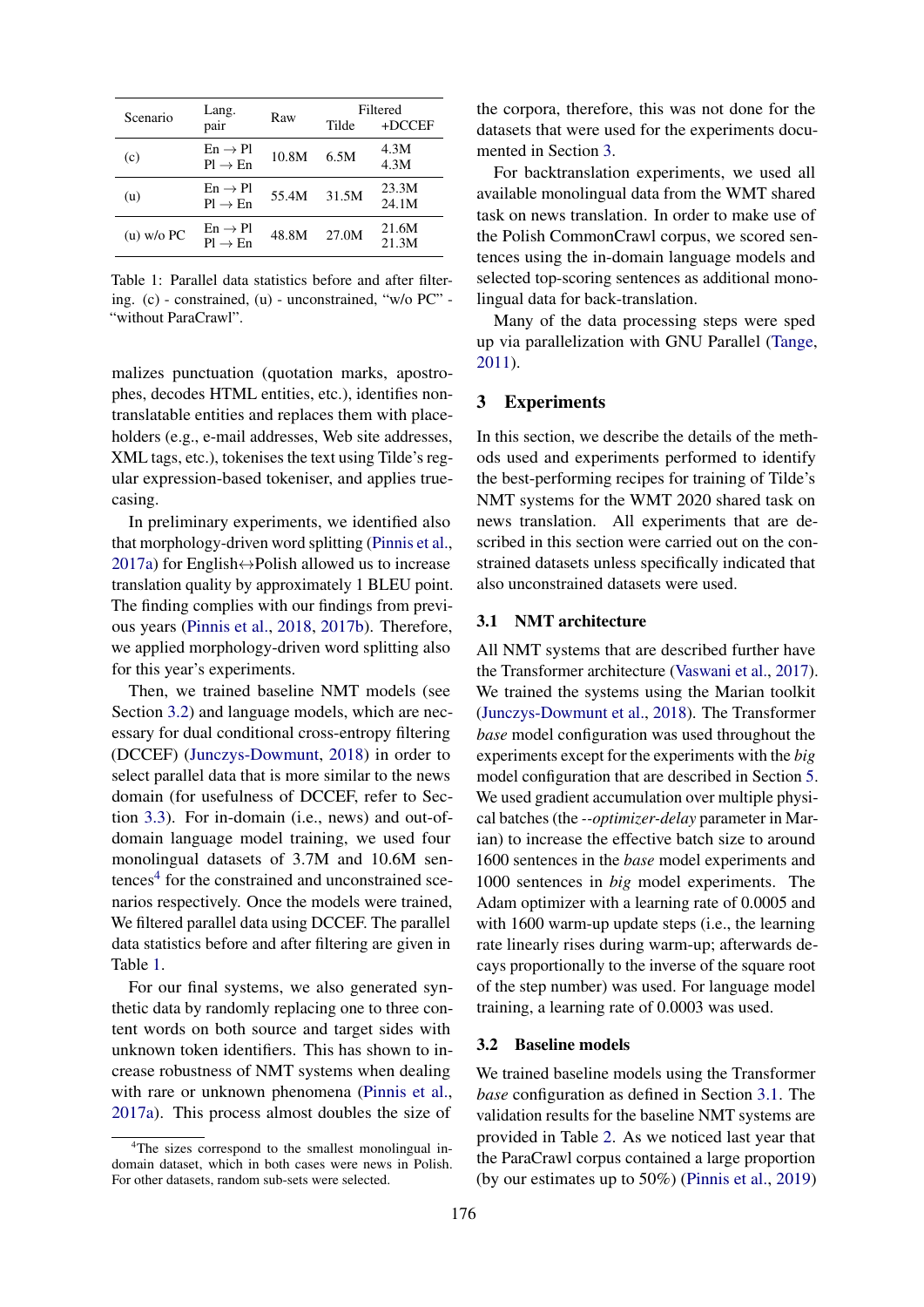<span id="page-2-1"></span>

| System                 |       | $En \rightarrow Pl$ $Pl \rightarrow En$ |
|------------------------|-------|-----------------------------------------|
| <b>Constrained</b>     |       |                                         |
| <b>Baseline</b>        | 21.67 | 32.69                                   |
| $+DCCEF$               | 22.19 | 33.45                                   |
| <b>Unconstrained</b>   |       |                                         |
| <b>Baseline</b>        | 21.86 | 33.08                                   |
| $+DCCEF$               | 22.51 | 30.86                                   |
| Baseline w/o ParaCrawl | 24.29 | 29.47                                   |
| $+DCCEF$               | 22.60 | 28.59                                   |

Table 2: Comparison of baseline NMT systems trained on data that were prepared with and without DCCEF.

of machine translated content, we trained baseline systems with and without ParaCrawl. It can be seen that when training the  $En \rightarrow Pl$  unconstrained system using ParaCrawl, we loose over 2 BLEU points. This is because most machine translated content is on the non-English (in this case Polish) side. For the  $Pl \rightarrow En$  direction, the machine-translated content acts as back-translated data and, therefore, does not result in quality degradation. Further, our  $Pl \rightarrow En$  systems are trained using ParaCrawl, and  $En \rightarrow Pl$  systems – without ParaCrawl.

## <span id="page-2-0"></span>3.3 Dual Conditional Cross-Entropy Filtering

After the baseline systems, we analysed whether DCCEF allows improving translation quality. The validation results in Table [2](#page-2-1) show that translation quality increases for the constrained systems, but degrades for the unconstrained systems. Further, we used DCCEF only for the constrained scenario systems.

## <span id="page-2-2"></span>3.4 Back-translation

We used monolingual data back-translation to adapt the NMT systems to the news domain. [Edunov et al.](#page-4-1) [\(2018\)](#page-4-1) has shown that using output sampling instead of beam-search during back-translation yields better-performing NMT systems. Hence, we exclusively used output sampling for monolingual data back-translation. However, due to the abundance of monolingual data for both translation directions, we experimented with different rates of upsampling and back-translated data cutoff to determine whether translation performance doesn't degrade in the presence of a too small proportion of bitext data during training.

Another dimension of inquiry was with different

strategies for data filtering in the preparation of the back-translated data. [Ng et al.](#page-5-15) [\(2019\)](#page-5-15) have described a method for domain data extraction from general domain monolingual data using domain and out-of-domain language models. We compared said method with a simpler alternative of using only an in-domain language model for in-domain data scoring. We sorted the monolingual data according to the scores produced by the in-domain language model or by the combination of in-domain and out-of-domain language model scores and experimented with different cutoff points when selecting data for back-translation.

Considering the above, we carried out experiments along two dimensions – 1) monolingual data selection strategy, which was either *combined* or *in-domain*, signifying whether the combined score of both language models or just the score from the in-domain language model was used, respectively, and 2) the bitext and synthetic data mixture selection strategy, which was one of:

- *original ratio* all available bitext data for the translation direction were combined with all back-translated data having a score  $\geq 0$ , when using the *combined* selection strategy, or N top-scoring back-translated sentences, when using the *in-domain* selection strategy, where N was selected to match the amount of synthetic data selected in the *combined* case.
- *upsampled 1:1* the same amount of synthetic data was selected as with the *original ratio* data mixture selection strategy, but bitext was upsampled to match the amount of synthetic data.
- *cutoff*  $\{1:1, 1:2, 1:3\}$  all available bitext data for the translation direction were combined with N top-scoring back-translated sentences where N was chosen so that the ratio of bitext to synthetic data was either 1:1, 1:2 or 1:3.

As a result of the above, we ended up with 96.8M sentences (14% retained) from the English monolingual corpus and 137M (99% retained) sentences from the Polish monolingual corpus after applying the *combined* data selection strategy. Consequently, the same amount of data was selected for the *in-domain* data selection strategy in the case of *original ratio* and *upsampled 1:1* data mixture selection strategies (i.e. when not doing *cutoff*).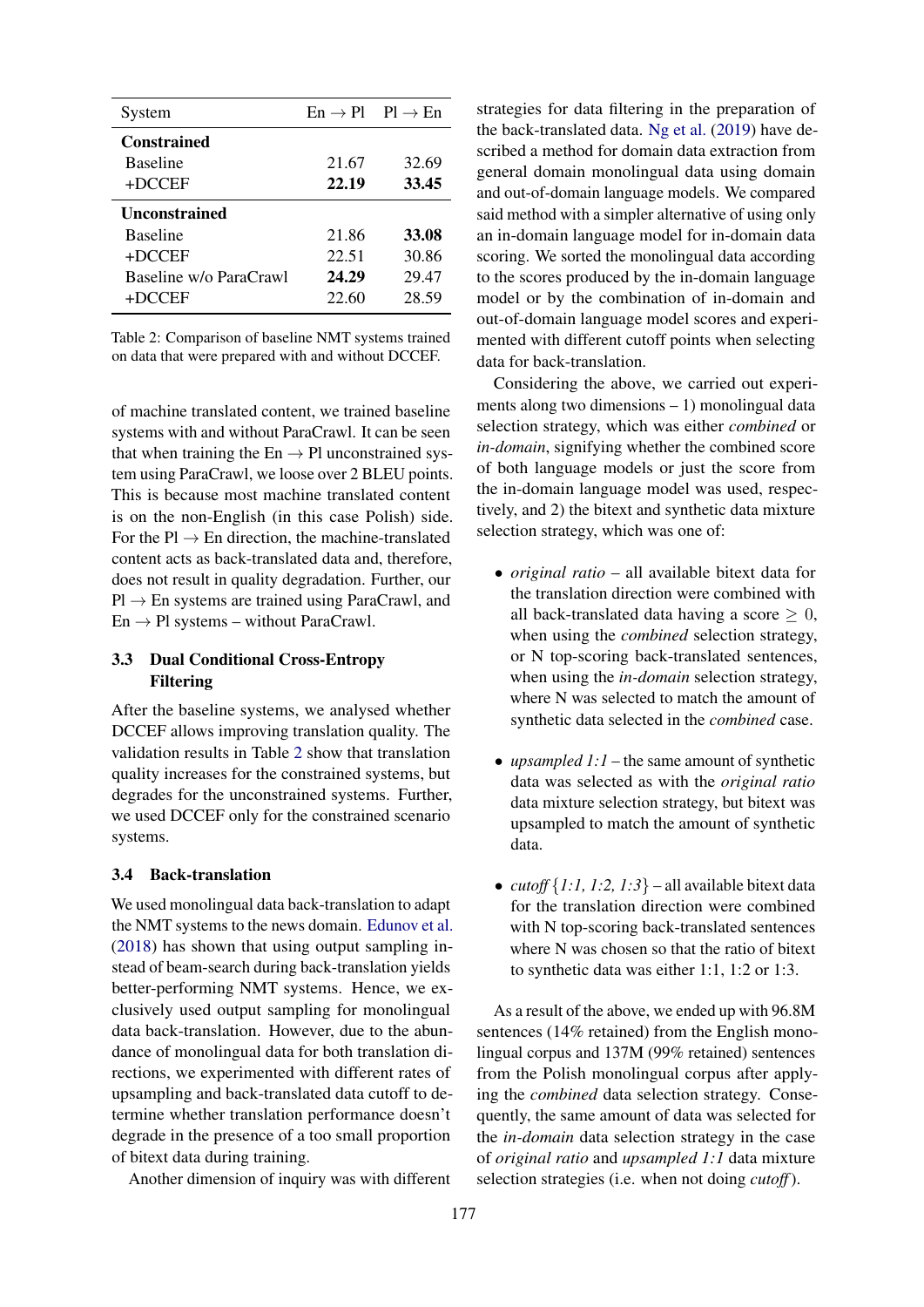<span id="page-3-0"></span>

|                                                        | orig.          | ups.           | cutoff         |                |       |
|--------------------------------------------------------|----------------|----------------|----------------|----------------|-------|
|                                                        | ratio          | 1:1            | $1 \cdot 1$    | 1.2            | 1.3   |
| $\mathrm{En} \to \mathrm{Pl}$<br>combined<br>in-domain | 23.35<br>22.10 | 24.01<br>22.92 | 24.52<br>25.02 | 24.72<br>25.28 | 25.24 |
| $Pl \rightarrow En$<br>combined                        | 31.19          | 33.45          | 33.29          | 33.60          |       |
| in-domain                                              | 29.67          |                | 33.40          | 33.28          |       |

Table 3: En  $\rightarrow$  Pl back-translation experiment results.

The results for back-translation experiments are presented in Table [3.](#page-3-0) The systems use the DCCEFfiltered constrained datasets and therefore are directly comparable to the constrained DCCEF systems in Table [2.](#page-2-1)

For our final systems, we use the *combined* selection strategy for Pl → En and the *in-domain* selection strategy for  $En \rightarrow Pl$ . For unconstrained systems, we identified that there is no significant difference between translation quality; we used the *combined* selection strategy for both language pairs.

### 3.5 QHAdam optimizer

Last year [\(Pinnis et al.,](#page-5-2) [2019\)](#page-5-2) we used the QHAdam optimizer [\(Ma and Yarats,](#page-5-16) [2018\)](#page-5-16) for model training, however, we hadn't treated QHAdam and Adam the same in the experimental process, having dedicated substantially more effort to optimizer hyperparameter tuning for QHAdam than Adam. To make an unbiased comparison of the two optimizers, we trained corresponding system variants using QHAdam for the *combined cutoff 1:2*, *in-domain cutoff 1:2* and *in-domain cutoff 1:3* systems from Section [3.4](#page-2-2) in the En  $\rightarrow$  Pl translation direction. The BLEU scores for the experiments are found in Table [4.](#page-3-1) We see that QHAdam performs no better than Adam. We had also done more extensive experiments comparing QHAdam to Adam for a range of learning rate and warm-up step parameter settings on a different dataset, which showed a similar trend, however we do not present those results here. As a result, we didn't choose QHAdam over Adam in this year's competition.

We note, however, that we used the recommended safe defaults for the QHAdam's hyperparameters –  $v_1 = 0.8$ ,  $v_2 = 0.7$  – and we haven't performed a search over these values which could have yielded different results.

<span id="page-3-1"></span>

|               |              | combined in-domain cutoff |       |  |
|---------------|--------------|---------------------------|-------|--|
|               | cutoff $1:2$ | 1·2                       | 1.3   |  |
| Adam          | 24.72        | 25.28                     | 25.24 |  |
| <b>QHAdam</b> | 24.86        | 24.98                     | 25.00 |  |

Table 4: BLEU scores for the QHAdam experiments in the En  $\rightarrow$  Pl translation direction.

#### <span id="page-3-2"></span>3.6 Right-to-Left Re-Ranking

[Morishita et al.](#page-5-4) [\(2018\)](#page-5-4) report improving the translation performance by using right-to-left (R2L) reranking. The method employs a right-to-left model to re-score the *n*-best list outputs of a regular  $$ left-to-right – model by multiplying both models' translation probabilities. We implement R2L reranking the same as [Morishita et al.](#page-5-4) [\(2018\)](#page-5-4), but opted to use *n*-best lists with  $n = 12$  (instead of  $n = 10$ ).

The R2L re-ranking experiments were performed during the final stages of the competition, hence the baseline systems for those experiments were the final systems that were being prepared for submission to the news translation task. Therefore we present the results in Table [5](#page-4-8) in the Results section. We find similar improvements as [Morishita](#page-5-4) [et al.](#page-5-4) [\(2018\)](#page-5-4), albeit they are slightly smaller.

#### 4 Final Systems

We chose the best performing system variants from Section [3](#page-1-0) to serve as a base for the final submission for the news translation task. For the constrained scenario, we trained final systems using parallel data that were filtered with Tilde's filtering methods and DCCEF, back-translated monolingual data using a ratio of 1:2 (different data selection methods were applied for both translation directions), and synthetic data featuring unknown phenomena. For the unconstrained scenario, we trained final systems using parallel data that were filtered only with Tilde's filtering methods, back-translated monolingual data that were selected using the *combined* data selection strategy using a ratio of 1:1, and synthetic data featuring unknown phenomena. All models were trained using the Adam optimiser.

When preparing the final systems, we also employed R2L re-ranking (see Section [3.6\)](#page-3-2), ensembling of the best three models, and trained Transformer models using the *big* model configuration.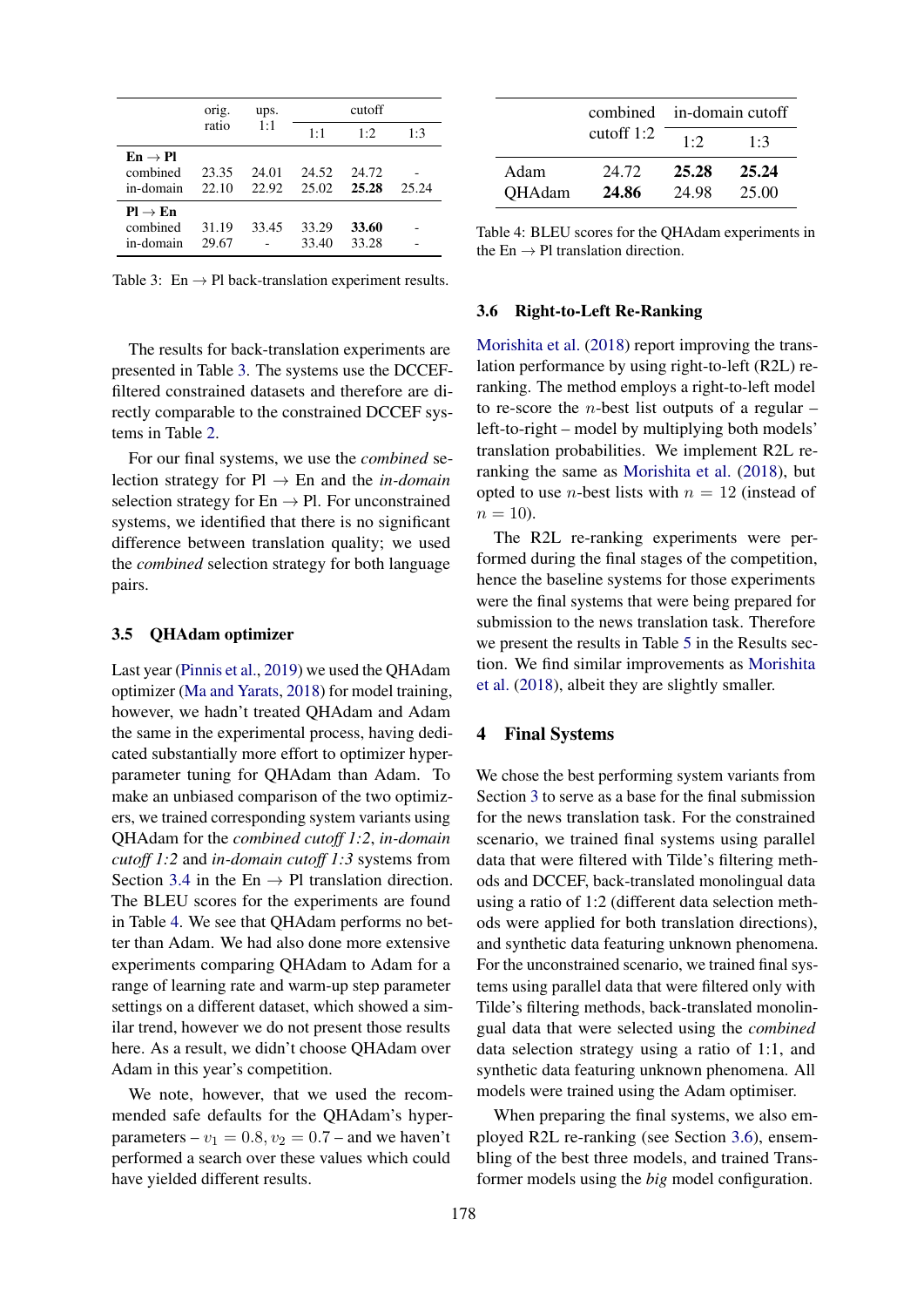<span id="page-4-8"></span>

|                     | Constrained | Unconstrained |
|---------------------|-------------|---------------|
| $Pl \rightarrow En$ |             |               |
| <b>Base</b>         | 33.48       | 32.63         |
| $+$ R2L             | 34.34       | 33.29         |
| Big                 | 33.79       | 33.15         |
| $+$ R2L             | 34.83       | 33.45         |
| Ensemble of 3       | 34.19       | 33.39         |
| $+$ R2L             | 34.80       | 33.53         |
| $En \rightarrow Pl$ |             |               |
| Base                | 25.64       | 26.12         |
| $+$ R2I.            | 26.24       | 26.52         |
| Big                 | 25.59       | 26.47         |
| $+$ R2L             | 26.70       | 26.78         |
| Ensemble of 3       | 26.07       | 26.86         |
| $+$ R2L             | 26.73       | 27.12         |

Table 5: Final system evaluation results (BLEU scores) on validation data (bold marks best scores; submitted systems are underlined).

# <span id="page-4-3"></span>5 Results

The BLEU scores for the systems that were evaluated for the final submission are shown in Table [5.](#page-4-8) The results show that right-to-left reranking increased translation quality for all systems. For the  $En \rightarrow Pl$  translation direction, the best results were achieved when using ensembles of three models and better results were achieved by the unconstrained systems. However, for the  $Pl \rightarrow En$  translation direction, the unconstrained systems achieved lower results than the constrained systems. The best results were achieved by the Transformer big model; ensembling did not improve results.

In overall, the results differ from what we have observed in previous years. Back-translation for  $Pl \rightarrow En$  did not improve results, which raises a question of a possible domain mismatch between the monolingual data we back-translated and the development data. Unconstrained systems are only slightly better than constrained systems for  $En \rightarrow Pl$  and even subpar for the  $Pl \rightarrow En$  translation direction, which shows that current NMT methods are not able to benefit from larger datasets. Hence, having in-domain data is more important.

## <span id="page-4-4"></span>6 Conclusion

In this paper, we described Tilde's NMT systems for the WMT shared task on news translation. This year, we trained constrained and unconstrained systems for the English↔Polish language pair. We detailed the methods applied and the training recipes.

During our experiments, we identified several avenues of possible further research. We saw that larger datasets even after applying data selection methods did not allow improving translation quality (at least not significantly). We made a similar observation also previous years when participating in WMT. We saw in our results also that back-trannslation did not yield positive results for En  $\rightarrow$  Pl. We hypothesise that there may be a domain mismatch between the data we used for training and the newsdev2020 dataset. However, this requires further investigation.

## Acknowledgements

The research has been supported by the European Regional Development Fund within the research project "Multilingual Artificial Intelligence Based Human Computer Interaction" No. 1.1.1.1/18/A/148. We thank the High Performance Computing Center of Riga Technical University for providing access to their GPU computing infrastructure.

## **References**

- <span id="page-4-7"></span>Ahmed Abdelali, Francisco Guzman, Hassan Sajjad, and Stephan Vogel. 2014. The amara corpus: Building parallel language resources for the educational domain. In *LREC*, volume 14, pages 1044–1054.
- <span id="page-4-5"></span>Marta Banón, Pinzhen Chen, Barry Haddow, Kenneth Heafield, Hieu Hoang, Miquel Espla-Gomis, Mikel L Forcada, Amir Kamran, Faheem Kirefu, Philipp Koehn, et al. 2020. Paracrawl: Web-scale acquisition of parallel corpora. In *Proceedings of the 58th Annual Meeting of the Association for Computational Linguistics*, pages 4555–4567.
- <span id="page-4-1"></span>Sergey Edunov, Myle Ott, Michael Auli, and David Grangier. 2018. [Understanding Back-Translation at](http://arxiv.org/abs/1808.09381) [Scale.](http://arxiv.org/abs/1808.09381) *arXiv:1808.09381 [cs]*. ArXiv: 1808.09381.
- <span id="page-4-6"></span>Najeh Hajlaoui, David Kolovratnik, Jaakko Väyrynen, Ralf Steinberger, and Dániel Varga. 2014. Dcepdigital corpus of the european parliament. In *Proceedings of the Ninth International Conference on Language Resources and Evaluation (LREC'14)*.
- <span id="page-4-0"></span>Marcin Junczys-Dowmunt. 2018. Dual conditional cross-entropy filtering of noisy parallel corpora. In *Proceedings of the Third Conference on Machine Translation: Shared Task Papers*, pages 888–895.
- <span id="page-4-2"></span>Marcin Junczys-Dowmunt. 2019. Microsoft translator at wmt 2019: Towards large-scale document-level neural machine translation. In *Proceedings of the Fourth Conference on Machine Translation (Volume 2: Shared Task Papers, Day 1)*, pages 225–233.